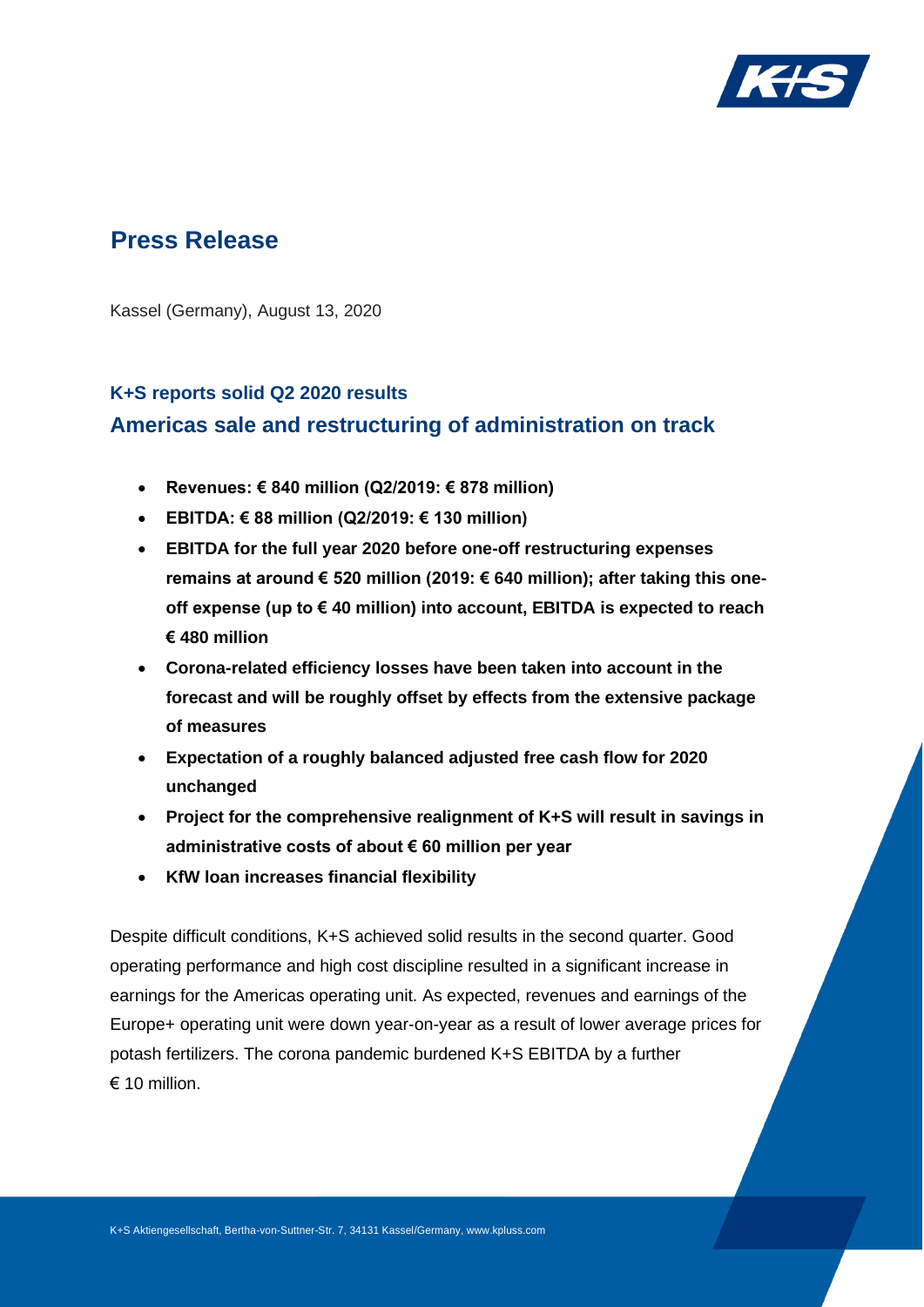

#### **Sale process of the Americas operating unit on schedule**

"The process to fully divest the Americas operating unit is progressing well, despite the ongoing corona pandemic. I am very confident that we will reach an agreement on the sale before the end of the year," said Dr. Burkhard Lohr, Chairman of the Board of Executive Directors of K+S.

### **Realignment of K+S**

The focus on the business with mineral fertilizers and specialities resulting from the sale of the Americas operating unit is connected with a comprehensive realignment of K+S. This includes an extensive restructuring of administrative functions. The Europe+ operating unit and the holding company will be formed into a leaner and more efficient K+S. The future functional organizational structure provides for a reduction of the budget for the administrative functions by 30 % or a total of about  $\epsilon$  60 million to € 140 million per year from 2021 onwards.

In addition, in realising synergies in production, logistics, procurement, sales and marketing, K+S continues to be on a very good path towards achieving the targeted total of more than  $\epsilon$  150 million per year from 2021 onwards.

By implementing all measures, K+S aims to reduce its debt by significantly more than € 2 billion by the end of 2021 and thereby creating the conditions for a stable crossover rating.

#### **Outlook 2020**

For 2020 as a whole, K+S continues to expect EBITDA before one-off restructuring expenses of about  $\epsilon$  520 million (2019:  $\epsilon$  640 million). After taking into account these one-off expenses, which could amount to up to €40 million, EBITDA of about  $€480$ million can be expected. Corona-related efficiency losses have been taken into account in the forecast and will be roughly offset by effects from the extensive package of measures. Adjusted free cash flow for the year as a whole is still expected to be roughly balanced.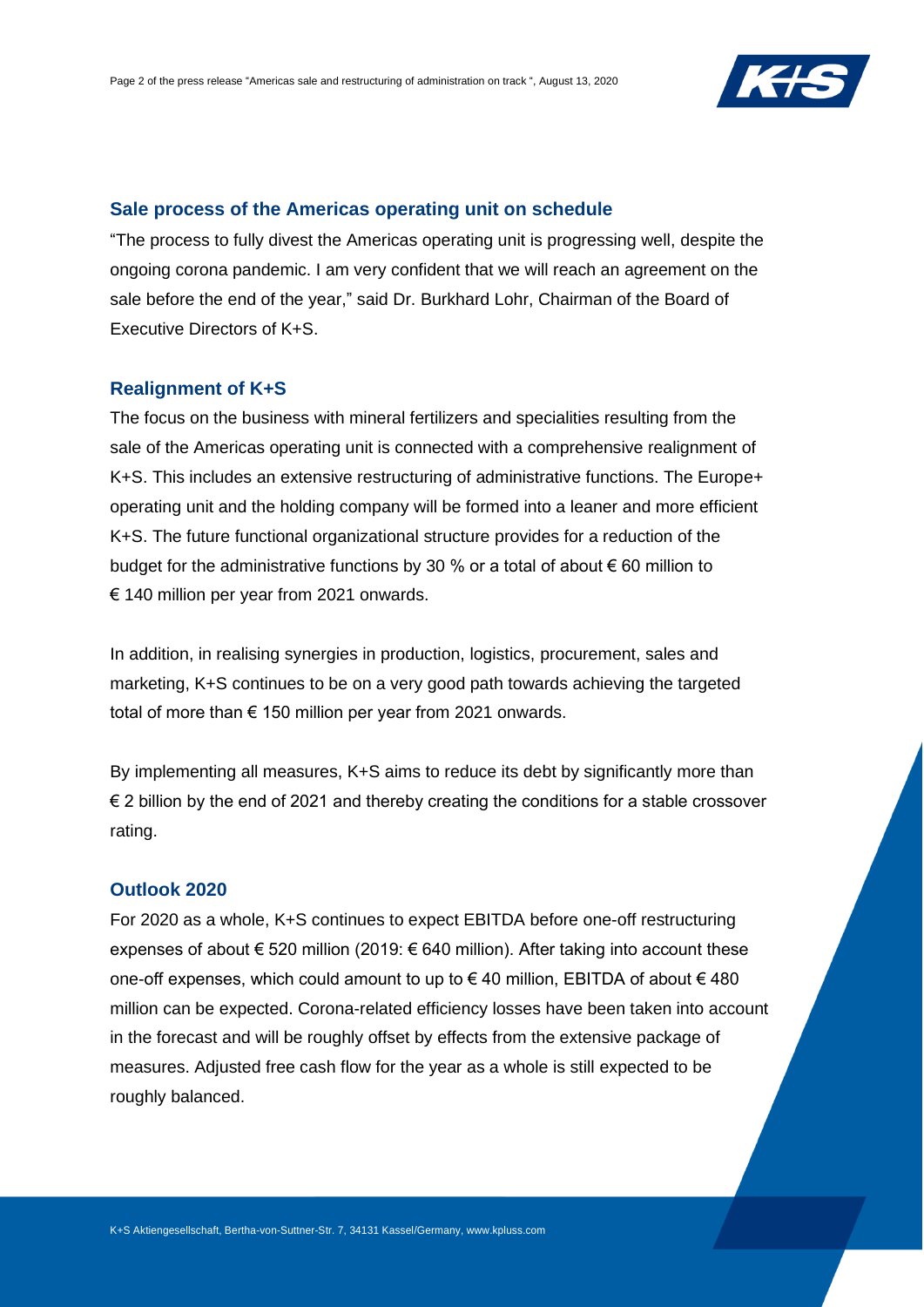

#### **Securing financial flexibility in the wake of the corona pandemic**

K+S has reached an agreement with the state-owned development bank KfW and further banks on the granting of a syndicated credit line of  $\epsilon$  350 million. This additional tranche to the already existing syndicated credit line has a term of one year, plus two renewal options at market conditions. K+S had applied for this financial assistance in order to have access to additional financial resources in the wake of the corona pandemic if necessary.

#### **Notes for editors**

More information and data on developments in the second quarter of 2020 and the first half of 2020, can be found in the [Half-Yearly Financial Report](http://www.kpluss.com/financial-publications) on our website as well as in an [interview](http://www.kpluss.com/video-interview) on business development with Dr. Burkhard Lohr, Chairman of the K+S Board of Executive Directors.

A conference call for investors and analysts with Dr. Burkhard Lohr, CEO, and Thorsten Boeckers, CFO, will be held today at 10:00 a.m. in English. Members of the press and interested members of the public are invited to follow the conference via a live [webcast.](http://www.kpluss.com/cc) The conference will be recorded and is also available as a podcast.

### **About K+S**

K+S considers itself a customer-focused, independent minerals company for the Agriculture, Industry, Consumers, and Communities segments. Our more than 14,000 employees enable farmers to provide nutrition for the world, solutions that keep industries going, improve daily life for consumers and provide safety in the winter. We continually meet the growing demand for mineral products from production sites in Europe, North and South America as well as a worldwide sales network. We strive for sustainability because we are deeply committed to our responsibilities to people, environment, communities, and economy in the regions in which we operate. Learn more about K+S at [www.kpluss.com.](http://www.kpluss.com/)